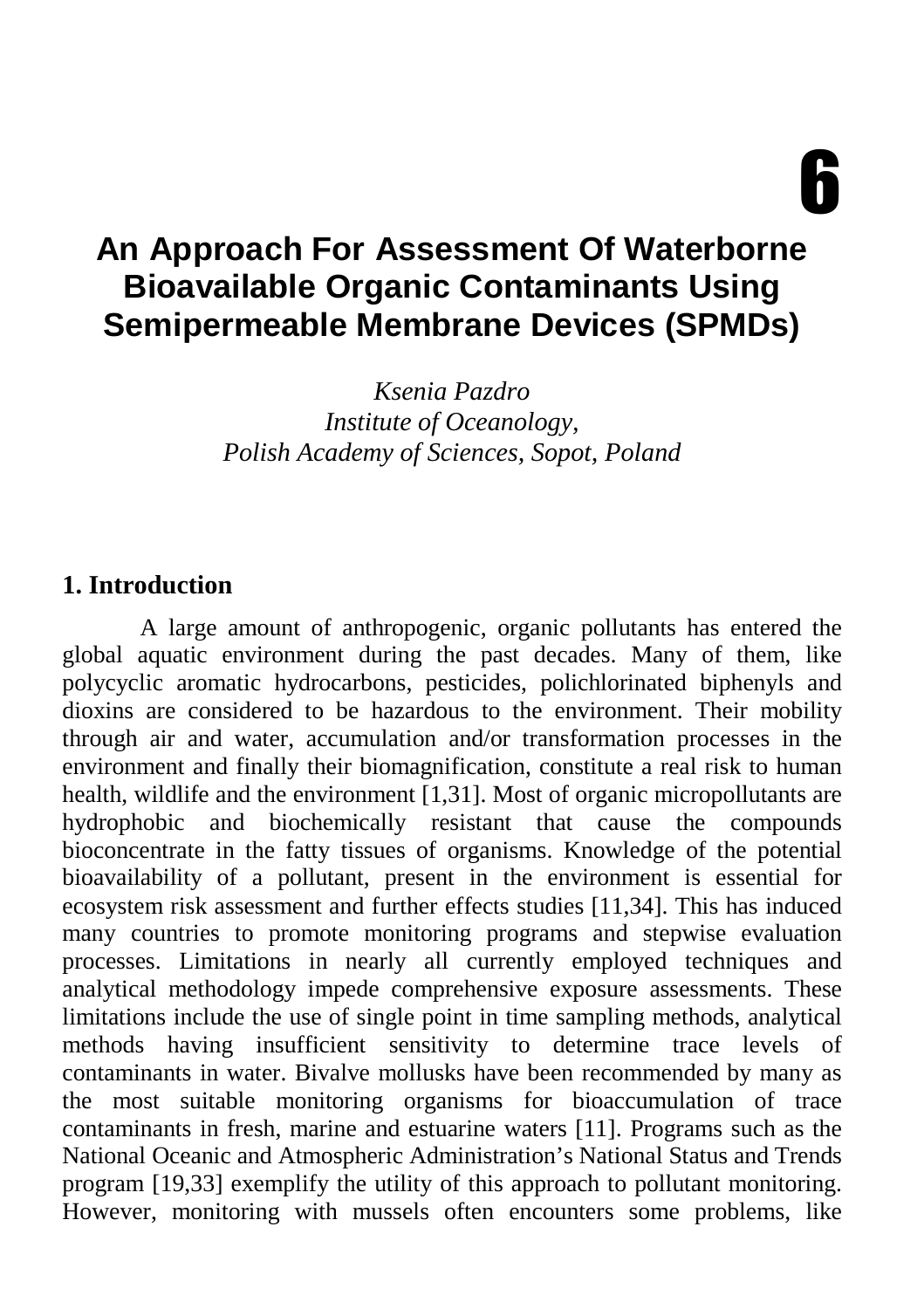natural anatomical and behavioral variability of indigenous populations and mortality of organisms in many harsh environments [13].

To avoid these problems, interest in the use of in situ passive sampling approach for assessing environmental pollutant exposure has increased worldwide. By far the most commonly used passive sampler is semipermeable membrane device (SPMD), first described by Huckins *et al.*, [14].

The objectives of this study are to present the theoretical background of organic contaminants sampling by SPMDs. A field study, undertaken in Atlantic coastal waters of France exemplifies a practical application of SPMDs. The field experiment aimed to compare the occurrence and individual PAHs distribution in SPMDs and in the co-deployed mussels, *Mytilus galloprovincialis* as well as to estimate the ambient water PAH concentrations from the SPMD results.

## **1.1. SPMD description**

Several configurations of membrane devices have been investigated in laboratory conditions. Finally, the most efficient, now commercially available semipermeable membrane device (SPMD) consists of 1 ml of triolein enclosed in polyethylene tubing (2.5 cm wide, 91.2 cm long) [14]. The ability of SPMDs to concentrate trace concentrations of dissolved liphophilic organic contaminants has been achieved by mimicking specific mechanisms of the aquatic bioconcentration (the uptake of a compound by an organisms from the surrounding medium, excluding the dietary route) [15]. The lipid becomes a surrogate for organisms fat pools, whereas the membrane separates lipid and aqueous phases and mimics same of selective capabilities of biological membranes. The molecular size-exclusion limit of polyethylene membrane is similar to that of biological membranes [22], while triolein constitutes a significant fraction of most aquatic organisms [9].

## **1.2. Sampling approach**

In SPMD devices, the uptake of chemicals is based on the process of passive diffusion of liphophilic organic compounds from water column into a neutral lipid enclosed in polyethylene tubing. To describe the sampling kinetics Huckins *et al.* [14,15,16] developed a theory describing the uptake of chemicals by SPMDs and proposed a mathematical model based on the theory of resistance to mass transfer through the membrane. Depending on the properties of contaminant present at a sampling site, environmental conditions and the duration of exposure, the organic compounds sequestered by an SPMD may be in the linear uptake (integrative sampling), curvilinear, and equilibrium partitioning phases of sampling.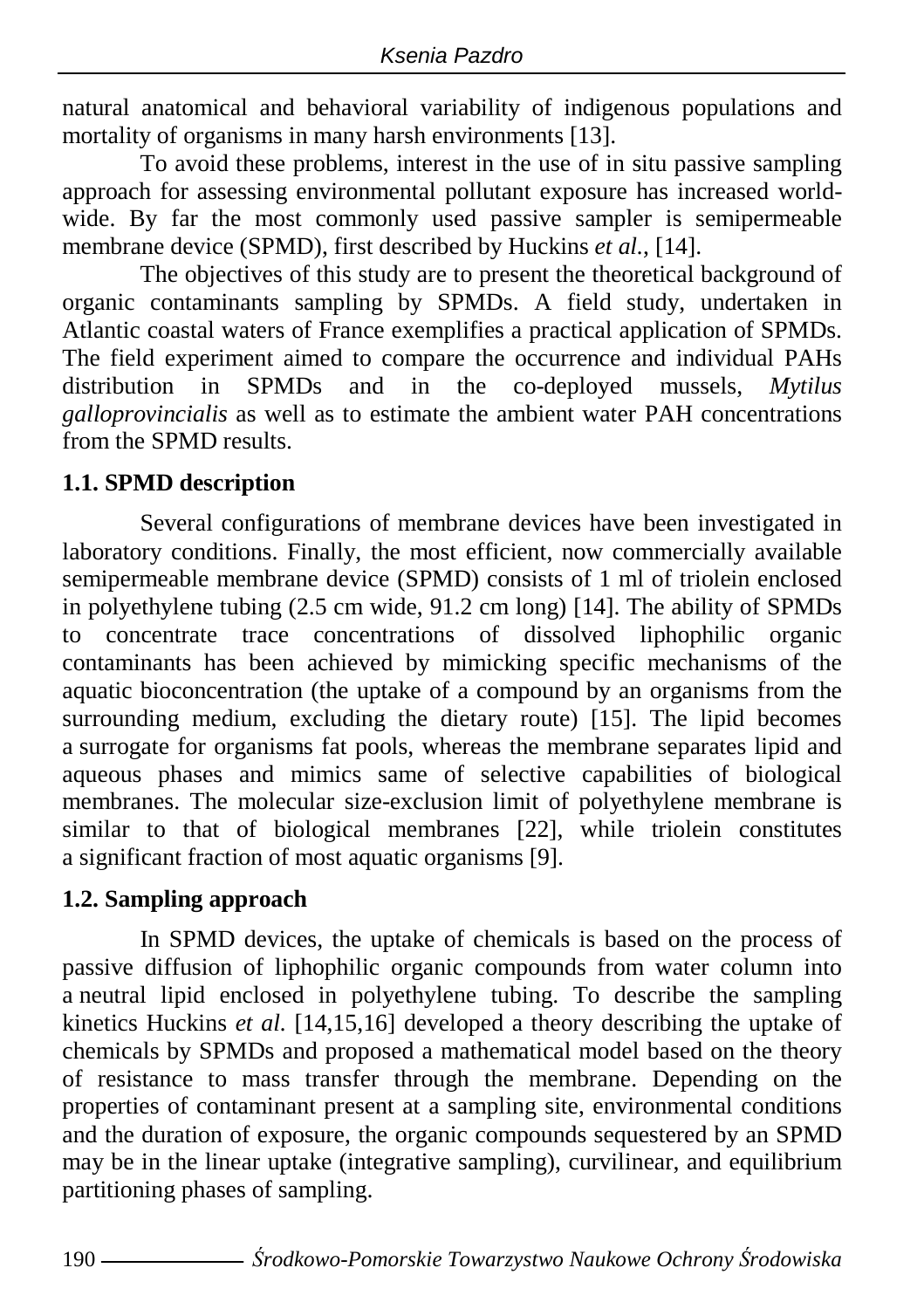Two approaches are generally used to estimate ambient contaminants levels from the concentrations in SPMDs. If the exposure time is sufficient to reach the steady-state concentration for a particular contaminant in the SPMD, then its concentration in water can be estimated by an equilibrium relationship. If equilibrium is not approached then the linear uptake model should be included and the compound concentration in the SPMD is directly proportional to sampling rate. The term which reflects the SPMD sampling potential is sampling rate (Rs). Sampling rate represents the volume of water extracted per day by an SPMD of a specific configuration. The sampling rates values are measured in laboratory flow-through experiments and then applied to estimate contaminant time-integrated concentrations in water or air environment from the amounts accumulated by SPMDs. The sampling kinetics depend strongly on sampler design, chemical structure of sampled compounds and environmental conditions. The chemical structure influence can be related directly to the Kow octanol water partition coefficients values - universal parameters of thermodynamic partitioning of compound between water and liphophilic phase. There is a number of factors that contribute to modify the laboratory measured values. Several environmental factors must be considered, with temperature effects and membrane biofouling. Biofouling can diminish to a large extent the membrane permeability and reduce SPMD capacity to concentrate the compounds in question. To correct the sampling rates values use of permeability reference compounds (PRC) was suggested [6, 16]. PRC are non-interfering compound with moderate SPMD fugacity added to SPMD lipid prior to exposure.

## **1.3. Practical applications of SPMDs**

Since the beginning of the 1990s, SPMDs have become increasingly popular in the monitoring of hydrophobic pollutants in both water and air. Laboratory and field studies in several countries have shown SPMDs to be effective devices at indicating trace organic contaminants like PAHs, PCBs and pesticides in different aquatic systems. The most widespread application of SPMDs was the chemical monitoring of organic contaminants, like polycyclic aromatic hydrocarbons (PAHs), polichlorinated biphenyls (PCBs), aromatic hydrocarbons (PAHs), polichlorinated biphenyls (PCBs), organochlorine pesticides and dioxines. SPMDs were used to determine pollutant sources and relative levels at different locations in river water and sediments [29, 10, 17, 4, 25, 26, 18] as well as in marine environment [29,13]. SPMDs were also used as passive air samplers in large scale studies [29,21]. In many cases, SPMDs were deployed side-by-side with aquatic organisms to evaluate the bioavailability and exposure of aquatic organisms to the environmental pollutants [12,27,5,7,26]. In certain cases, SPMDS were deployed in "semi-natural" or man made environments characterized by high level of contamination by anthropogenic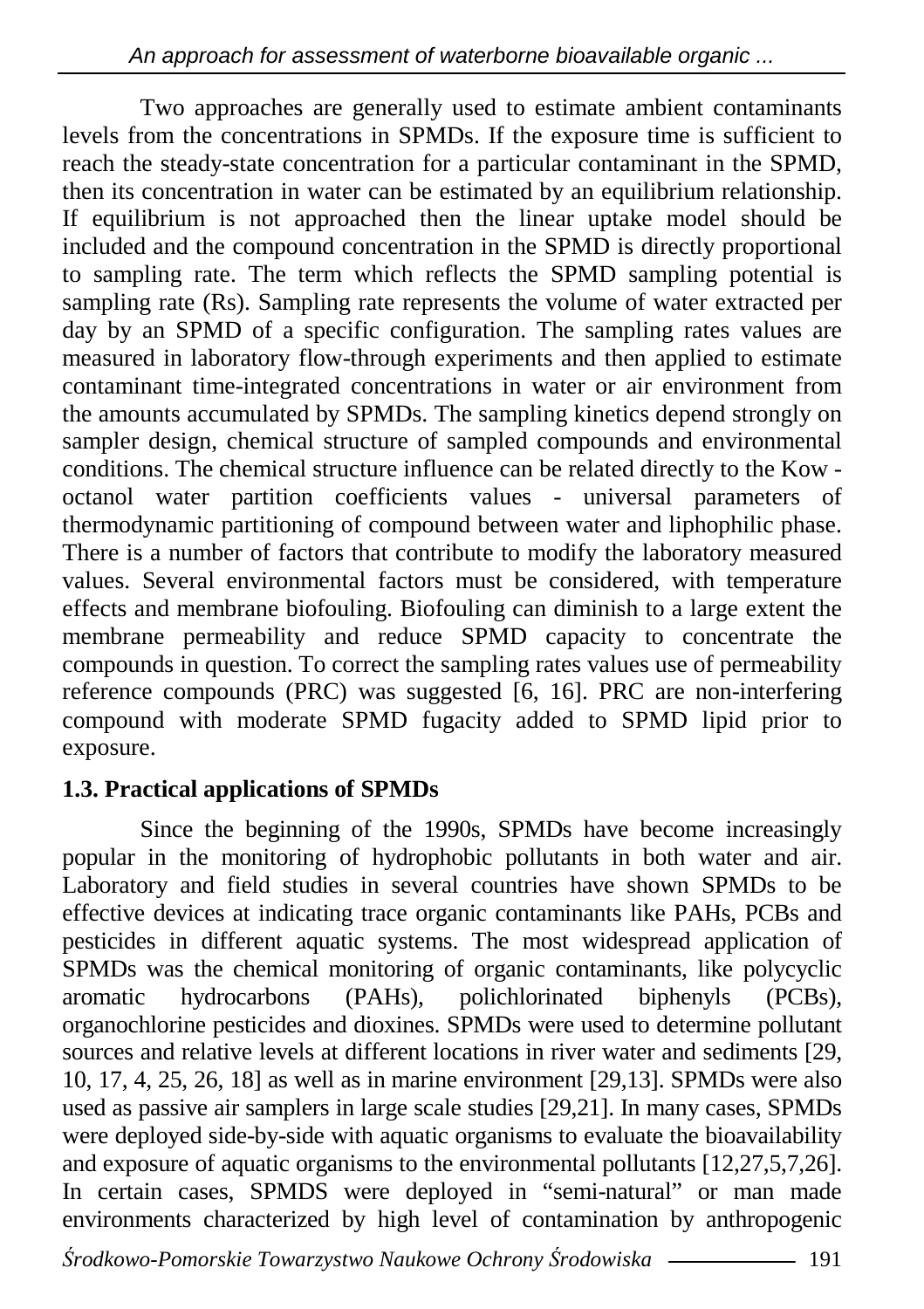compounds such as irrigation channels [25] and compost [32]. Few studies describe, that SPMD technique may be also integrated with standard bioassays to study toxic effects of bioavailable contaminants [8, 31]. The most completed list of applications is available in [36].

## **2. Field study**

So far comparatively few reports have documented the utility of SPMDs in studying the bioavailable PAHs fraction in marine coastal areas except for the data reported by Axelman *et al.*[2], Peven *et al.*, [27] and Roe-Utvik *et al.*, [35]. A field-based experiment undertaken in Atlantic coastal of France aimed to compare the occurrence and individual PAHs distribution in SPMDs and the accumulation of PAHs in co-deployed mussels.

## **2.1. Materials and methods**

Semipermeable membrane devices (SPMDs) and mussels (*Mytilus galloprovincialis*) were used in a side-by-side field deployment in Atlantic coastal waters ( $\phi$ = 47°25.20 N,  $\lambda$ = 02°34.37W) in the period from 31st March to 6th June 2000. The SPMDs were placed at approximately 5 m depth, in a perforated stainless steel container to protect the membranes against mechanical damage and to restrict water flow velocity at the membrane surface. Inside the container five standard size  $(91.4 \times 2.5 \text{ cm})$  polyethylene membrane filled with 1 ml (0,91 g) of pure triolein purchased from EST Joseph, MO, were mounted. Mussels (*Mytilus galloprovincialis*) of uniform size (approximately 5 cm) were collected from the potentially uncontaminated site. After gut content purification, the mussels were deployed side by side with SPMDs. A subsample of mussels was frozen for analysis of background levels. Field blank SPMDs were exposed to air during the field deployment and retrieval phases to represent airborne contamination during preparation of the sample and processed as deployed samples.

Total exposure time was 67 days. The relatively large volume water samples  $(100-120 \text{ dm}^3)$  were collected after 11, 18, 32, 45, and 67 days to establish the levels of contaminants in dissolved and particulate phase. Biofouling of the cages and the SPMDs was notable.

After retrieval, the membrane surfaces were cleaned from periphyton and sediment particles and finally dialysed with n-hexane during 24 hours, including two solvent changes resulting in about 300 ml fractions. Before dialysis two deuterated PAHs were added to establish the recoveries. After collection, mussels were returned to the laboratory and after 24 hours depuration period in clean seawater, were shucked. The shucked soft tissue was homogenized and freeze-dried. 5 g of powdered dry tissue, spiked with internal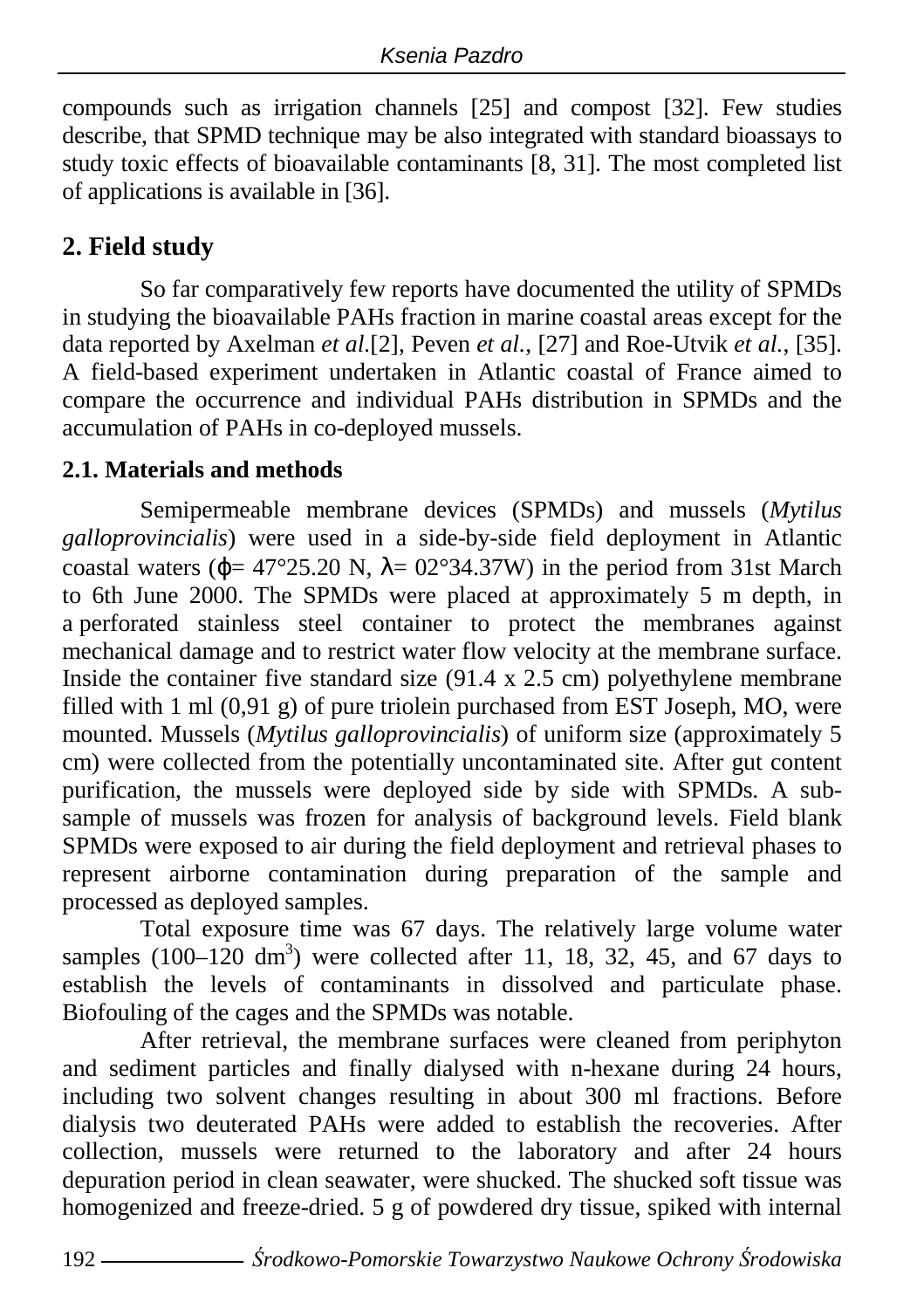standards was then extracted with methylene chloride, applying accelerated solvent extraction technique (ASE).

PAHs were isolated from the lipid mixture using gel permeation column chromatography technique (GPC). The collected fractions, containing the compounds of interest, were passed through activated copper to desulfurize the samples. The clean-up steps were then conducted to enrich the contaminant residues for mass spectrometric analysis.

The final analysis was performed on a GC/MS instrument (Hewlett Packard 6890) equipped with DB-5 column (60 x 0.32 mm i.d., 0.25  $\mu$ m thickness) and MS detector running in selected ion monitoring (SIM) mode. The analytical steps are described in details in [23] and [24].

## **3. Results and discussion**

## **3.1. Comparison of PAH accumulation in mussels and SPMDs**

The mussels and SPMDs were analyzed for parent and alkyl homologues and sulphur and oxygen compounds. Different non-substituted and substituted analytes were identified in the samples. 16 of them belong to the priority pollutant PAHs recommended by the U.S. Environmental Protection Agency (U.S. EPA). The SPMDs have been shown to concentrate large variety of polycyclic aromatic compounds from low molecular compound like naphthalenes to high molecular compounds like B (ghi) perylene. The identified compounds are listed in Table 1, together with abbreviations used.

The total priority 16 pollutants PAHs concentrations in lipid tissue of mussels and SPMDs during the exposure are shown in Figure 1. Assuming, that after 32 days both media approached equilibrium phase for most compounds the concentrations have been normalized to the lipid content. The concentrations (on the lipid basis) of PAHs in the SPMDs and in caged mussels were in the same order of magnitude. The concentrations of parent compounds, for the same periods of deployment (32, 45 and 67 days), ranged from 980 to 693 ng/g lipid and from 1198 to 513 ng/g lipid for membranes and caged mussels, respectively. After 67 days of deployment the content of PAHs was slightly higher in the SPMDs than in mussel lipoidal tissues. This might be related to greater capacity of SPMD to accumulate bulk of hydrophobic compounds because of greater lipid content comparing to living organisms [2,27]. In the case of mussels equilibrium state could be reached in shorter time and then the contaminants can be released to surrounding environment. All the samples, including mussels, SPMD and water samples revealed high alkyl-substituted PAH compounds concentrations. This feature is mostly related to the presence of petroleum derived fraction of hydrocarbons (Piccardo *et al.*, 2001).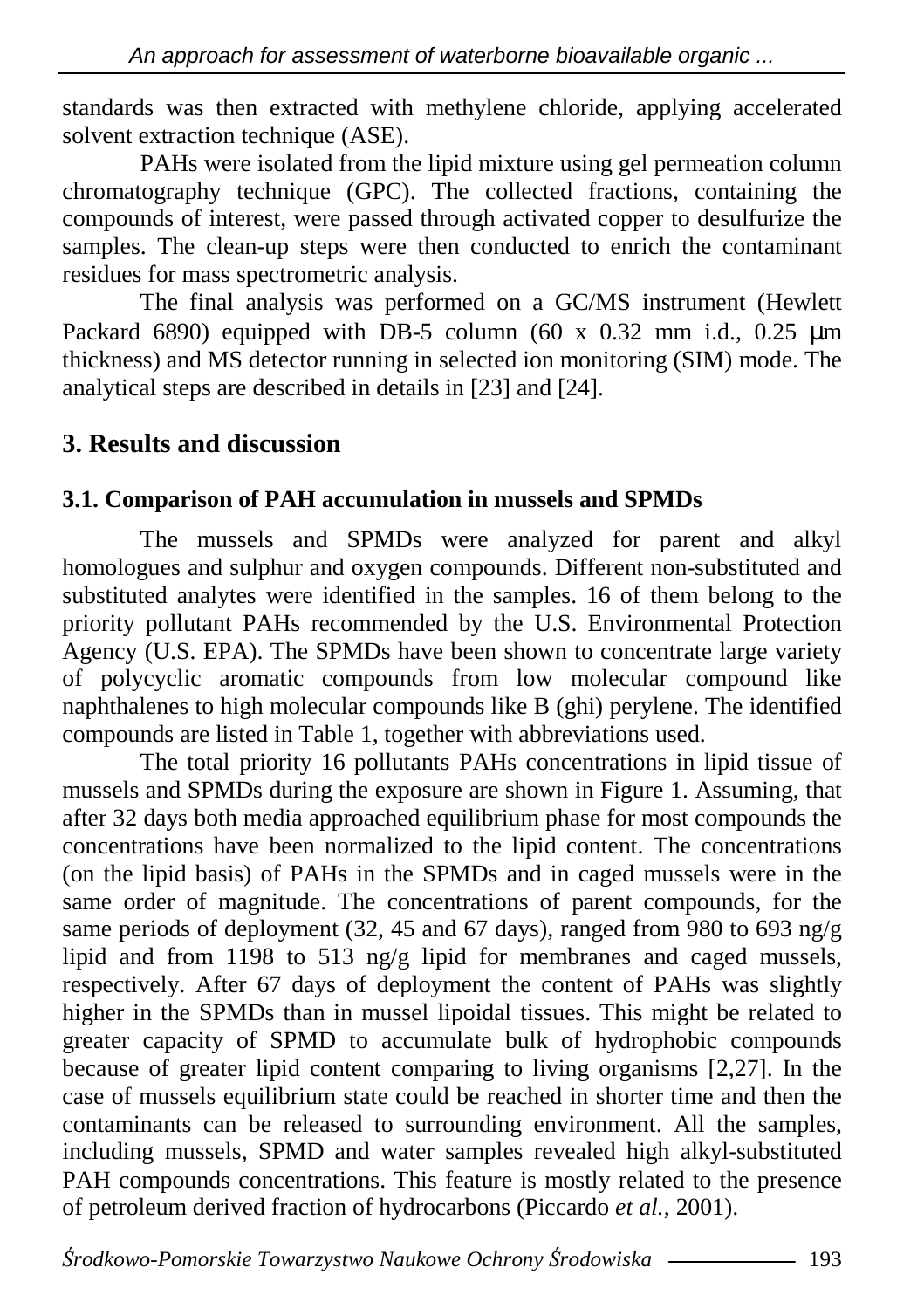- **Table 1.** Abbreviations of individual polycyclic aromatic compounds identified in the SPMDs and mussels samples during the experiment
- **Tabela 1.** Skróty poszczególnych wielopierścieniowych związków aromatycznych oznaczonych w SPMD i próbkach małż w czasie badań

| Compound                    | Abbreviation        |
|-----------------------------|---------------------|
| *Napthalene                 | N                   |
| C1-Napthalenes              | $C1-N$              |
| C2-Napthalenes              | $C2-N$              |
| C3-Napthalenes              | $C3-N$              |
| C4-Napthalenes              | $C4-N$              |
| *Acenapthylene              | AC                  |
| *Acenapthene                | <b>ACE</b>          |
| *Fluorene                   | $\overline{F}$      |
| C1-Fluorenes                | $C1-F$              |
| C <sub>2</sub> -Fluorenes   | $C2-F$              |
| *Phenathrene                | $\mathbf{P}$        |
| *Anthracene                 | A                   |
| C1-Phenathrenes/Anthracenes | $C1-P$              |
| C2-Phenathrenes/Anthracenes | $C2-P$              |
| C3-Phenathrenes/Anthracenes | $C3-P$              |
| *Fluoranthene               | F1                  |
| *Pyrene                     | P <sub>V</sub>      |
| C1-Pyrenes/Fluoranthenes    | $\overline{C}$ 1-Py |
| C2-Pyrenes/Fluoranthenes    | $C2-Py$             |
| *Benzo(a)anthracene         | BaA                 |
| *Chrysene/Triphenylene      | <b>CHR</b>          |
| C1-Chrysenes                | C1-CHR              |
| C <sub>2</sub> -Chrysenes   | C <sub>2</sub> -CHR |
| *Benzo(b)fluoranthene       | B(b)Fl              |
| *Benzo(k)fluoranthene       | B(k)Fl              |
| C1-benzofluoranthenes       | $C1-BFls$           |
| *Benzo(e)pyrene             | B(e)Py              |
| *Benzo(a)pyrene             | B(a)Py              |
| Perylene                    | Per                 |
| $*Indeno[1,2,3-c,d]pyrene$  | <b>IND</b>          |
| *Dibenz[a,h]anthracene      | <b>DBA</b>          |
| *Benzo[g,h,i]perylene       | B(ghi)Per           |
| Dibenzothiophene            | <b>DBT</b>          |
| C1-Dibenzothiophenes        | C1-DBT              |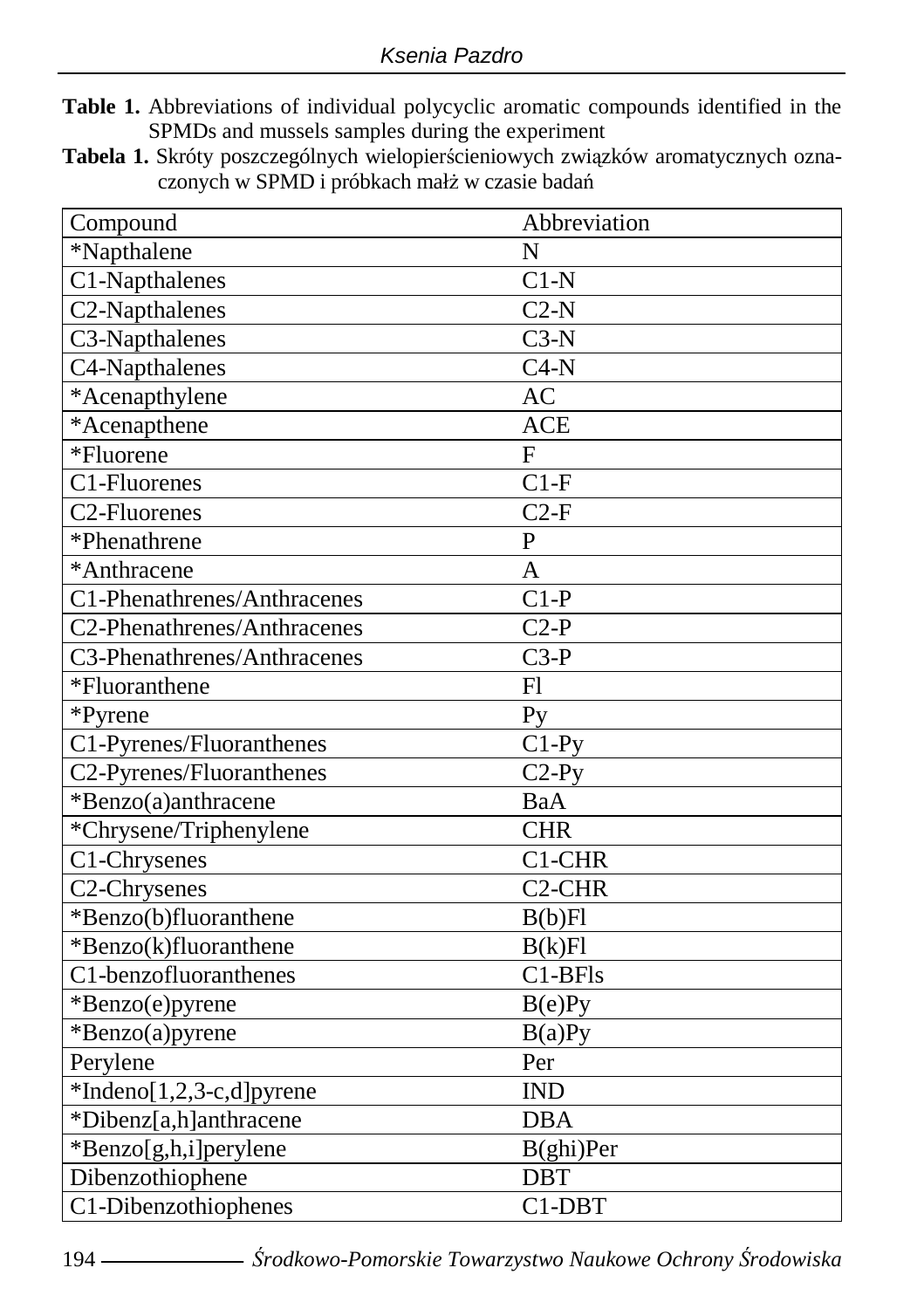| C <sub>2</sub> -Dibenzothiophenes | $C2-DBT$    |
|-----------------------------------|-------------|
| C <sub>3</sub> -Dibenzothiophenes | $C3-DBT$    |
| <b>Benzonapthothiophenes</b>      | <b>BNTs</b> |
| C1-Benzonapthothiophenes          | $C1-BNTs$   |
| Dibenzofuran                      | <b>DBF</b>  |
| C1-Dibenzofurans                  | $C1-DBF$    |
| C1-Dibenzofurans                  | $C2-DBF$    |

 *\*EPA method 8270 PAH compounds* 

*C1, C2, C3, C4 refer to number of alkyl carbon substituents on the parent compound* 





Rys. 1. Zawartość 16 najważniejszych zanieczyszczeń WWA w SPMD i małżach (*Mytilus galloprovincialis)* podczas ekspozycji w roku 2000

Ś*rodkowo-Pomorskie Towarzystwo Naukowe Ochrony* Ś*rodowiska* 195 To better understand the different phenomena that govern PAH distribution in mussels, it is necessary to consider each compound individually. The distribution of individual PAH concentrations measured in mussel tissues and SPMDs after the 32 days deployment time are shown in Figures 2 and 3. The significant differences were observed for individual accumulation levels in caged mussels and SPMD. A wider range of compounds was also detected in the SPMDs. These fingerprints show that not only alkyl-substituted compounds, but also the more water soluble, lower molecular weight fraction of PAH is sequestered to higher extent by SPMDs than by mussels. This feature is possibly also caused by their higher volatility than other PAHs [12]. Also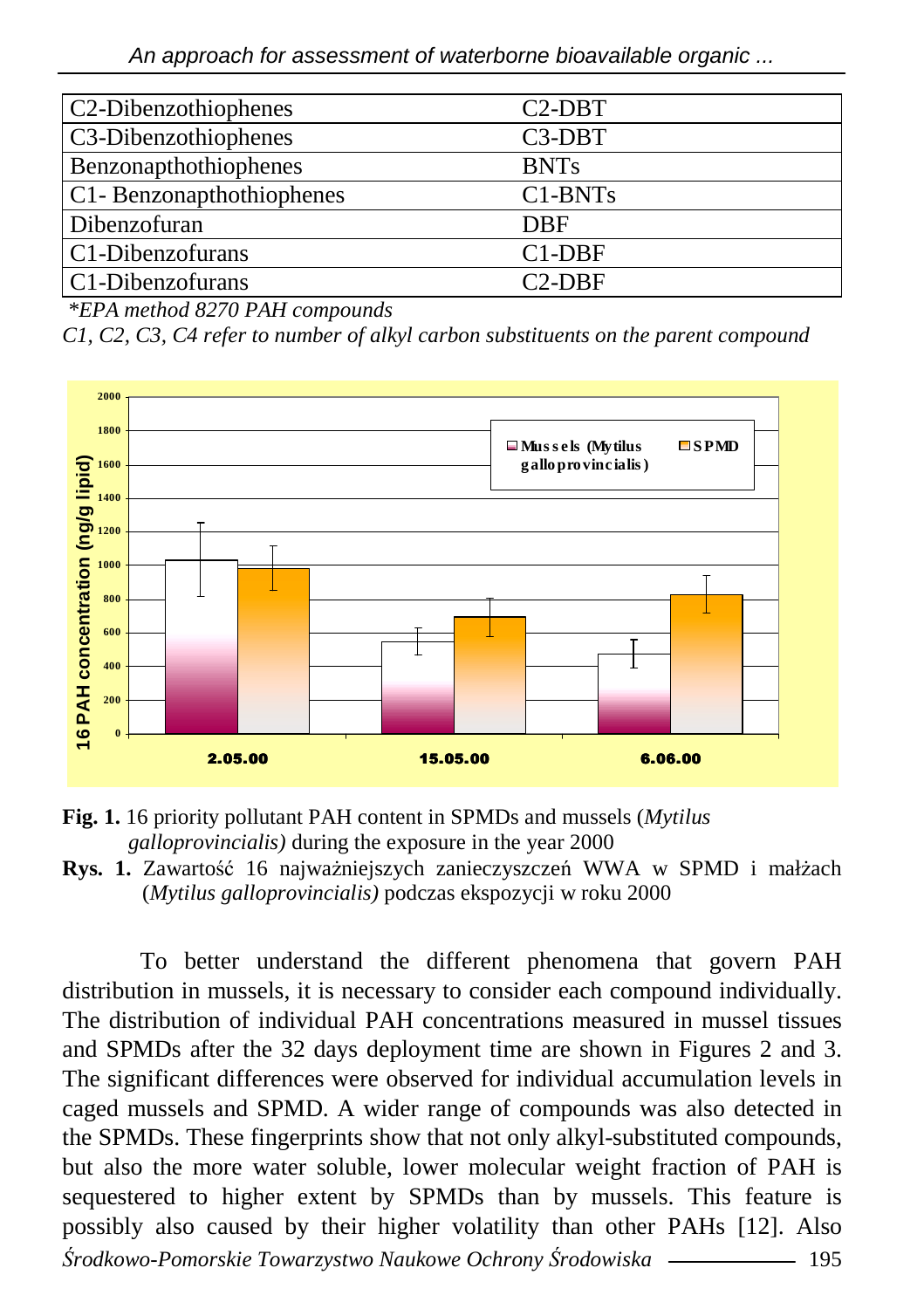degradation may have promoted the rapid loss from the animals. The release of PAHs from mussels may occur as unmetabolized hydrocarbons by passive diffusion or as a result of active metabolism [30]. The higher molecular weight, less water soluble analytes are sampled by SPMDs at a reduced rate. This phenomenon has been already noted by Huckins *et al.* [14,15]. The reduction may be related to limitations due to molecular size of SPMD pore. On the other hand these larger compounds tend to partition with particulate matter and are ingested by the bivalves and either reside in their gut or are adsorbed. Mussels can directly absorb lower weight PAH through filtered water, while heavier molecular weight hydrocarbons (four or more rings) are mainly ingested in particle form through the digestive system [3,28]. Particulate concentrations in the locality of our experiment and a resulting feeding patterns of the mussels may account for the lack of correspondence with SPMD concentrations observed in the field experiment.



- **Fig. 2.** The distribution of PAH concentrations in SPMD after 32 days of deployment. Abbreviations of PAHs according to Table 1
- **Rys. 2.** Rozkład stężeń WWA w SPMD po 32 dniach przebywania w toni wodnej. Skróty nazw WWA zgodnie z tabelą 1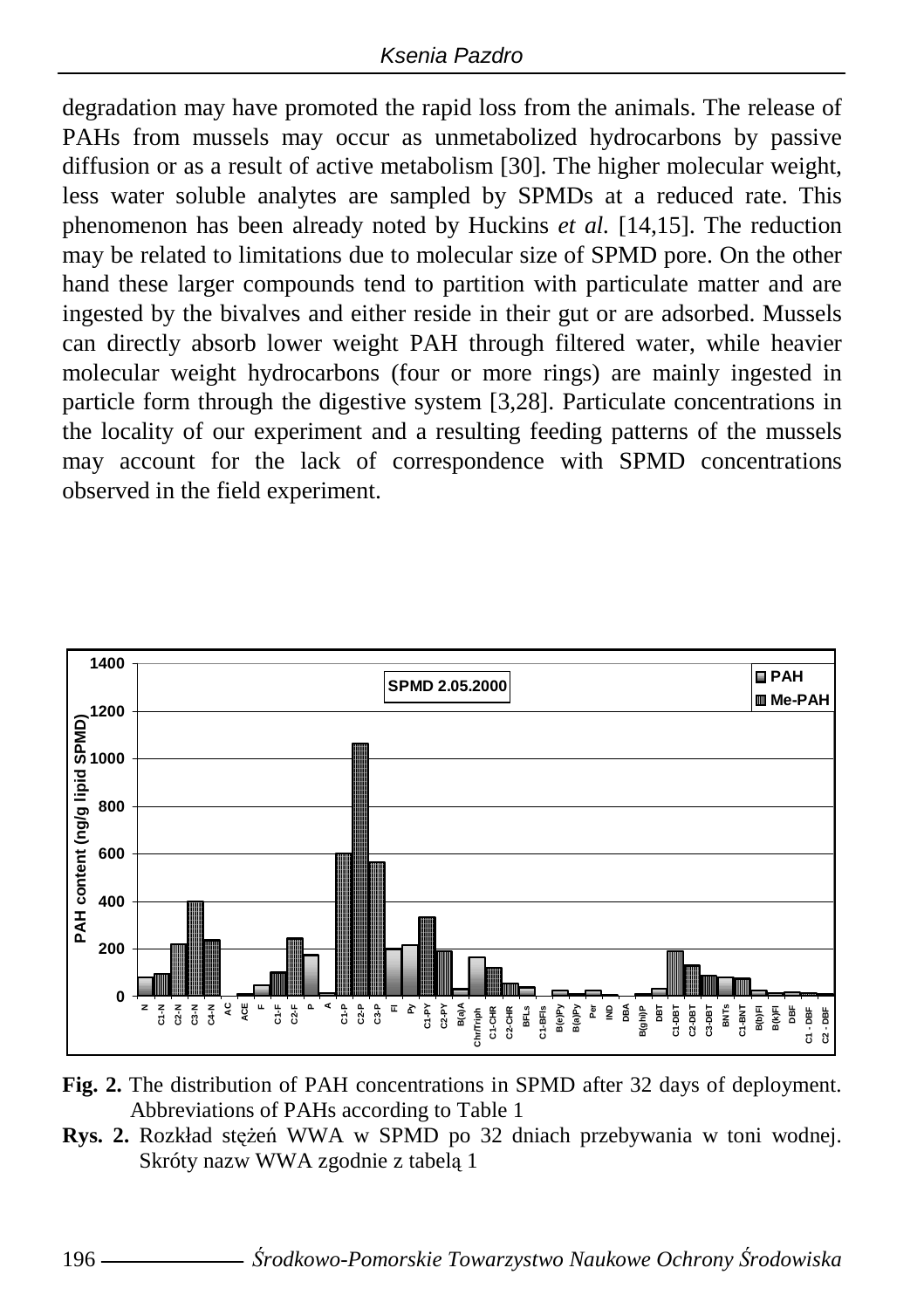

**Fig. 3.** The distribution of PAH concentrations in mussel soft tissue after 32 days of deployment. Abbreviations of PAHs according to Table 1

**Rys. 3.** Rozkład stężeń WWA w tkance miękkiej małż po 32 dniach przebywania w toni wodnej. Skróty nazw WWA zgodnie z tabelą 1

As PAH vary widely in physicochemical properties with log Kow ranging from 3.4 for napthalene to 6.7 for dibenz $(a,h)$  anthracene, the PAHs were divided into three groups, those low hydrophobic (log Kow<4), moderately hydrophobic (4<log Kow<6) and finally the most hydrophobic (log Kow>6). The correlation between individual PAHs concentrations in mussels and SPMDs during the experiment was futher tested by undertaking a linear regresssion. When regarding moderate and high hydrophobic compounds, a relatively good correlation was observed between PAH concentrations in SPMD and mussels (Figure 4). Correlation is fairly good for the most hydrophobic PAHs with log Kow values higher than 4. The generated calculations show that, despite of individual differences, PAH concentrations in mussels could be related to SPMD concentrations using linear regression equations with a good accuracy.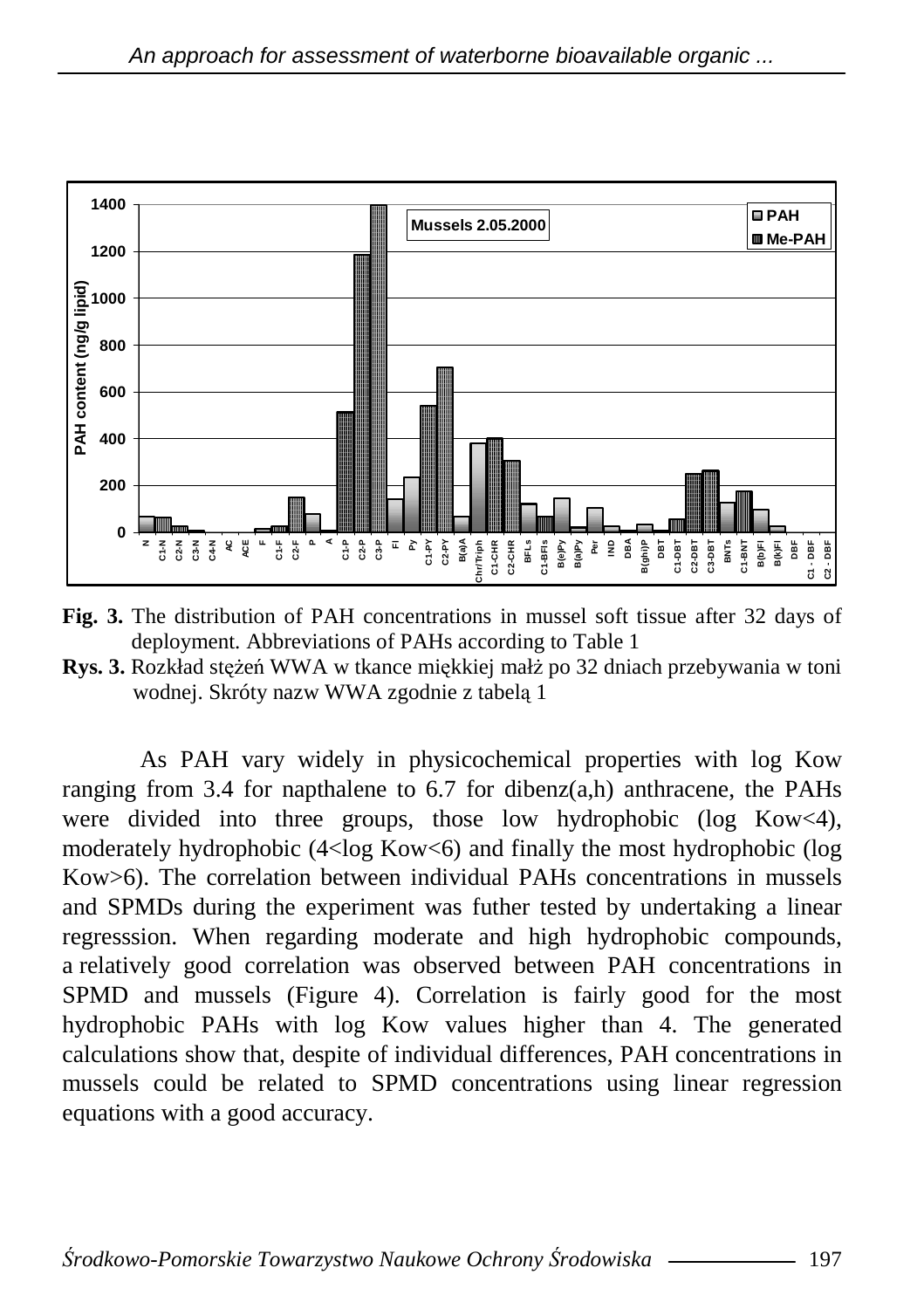

- **Fig. 4.** Correlation between PAH concentrations (ng  $g^{-1}$  lipid) in mussels and SPMDs after 67 days of deployment
- **Rys. 4.** Korelacja pomiędzy stężeniami WWA (ng g<sup>-1</sup> tłuszczu) w małżach i SPMD po 67 dniach przebywania w toni wodnej

#### **4. Estimation of ambient water concentration**

The ability of the SPMD and the mussels to predict contaminant concentrations in the ambient environment was evaluated through concurrent measurements of PAHs in the dissolved phase in the water column. The freely dissolved concentrations can be estimated from SPMD concentration using the mathematical uptake model developed by Huckins *et al.* (1990,1993). Two approaches are generally used to estimate ambient contaminants levels from the concentrations in SPMDs. For the PAHs for which equilibrium has not been approached the uptake in the SPMDs is expected to be linear and can be described by equation 1

$$
Cw = Cspmd Mspmd / Rs^{*}t,
$$
 (1)

198 Ś*rodkowo-Pomorskie Towarzystwo Naukowe Ochrony* Ś*rodowiska* where, Cw is the concentration of analyte PAH in water (ng/dm<sup>3</sup>), Cspmd the concentration of analyte PAH in SPMD (ng/g SPMD), Rs the SPMD sampling rate  $(dm<sup>3</sup>/day)$  and  $t - time$  of exposure. The compound concentration in the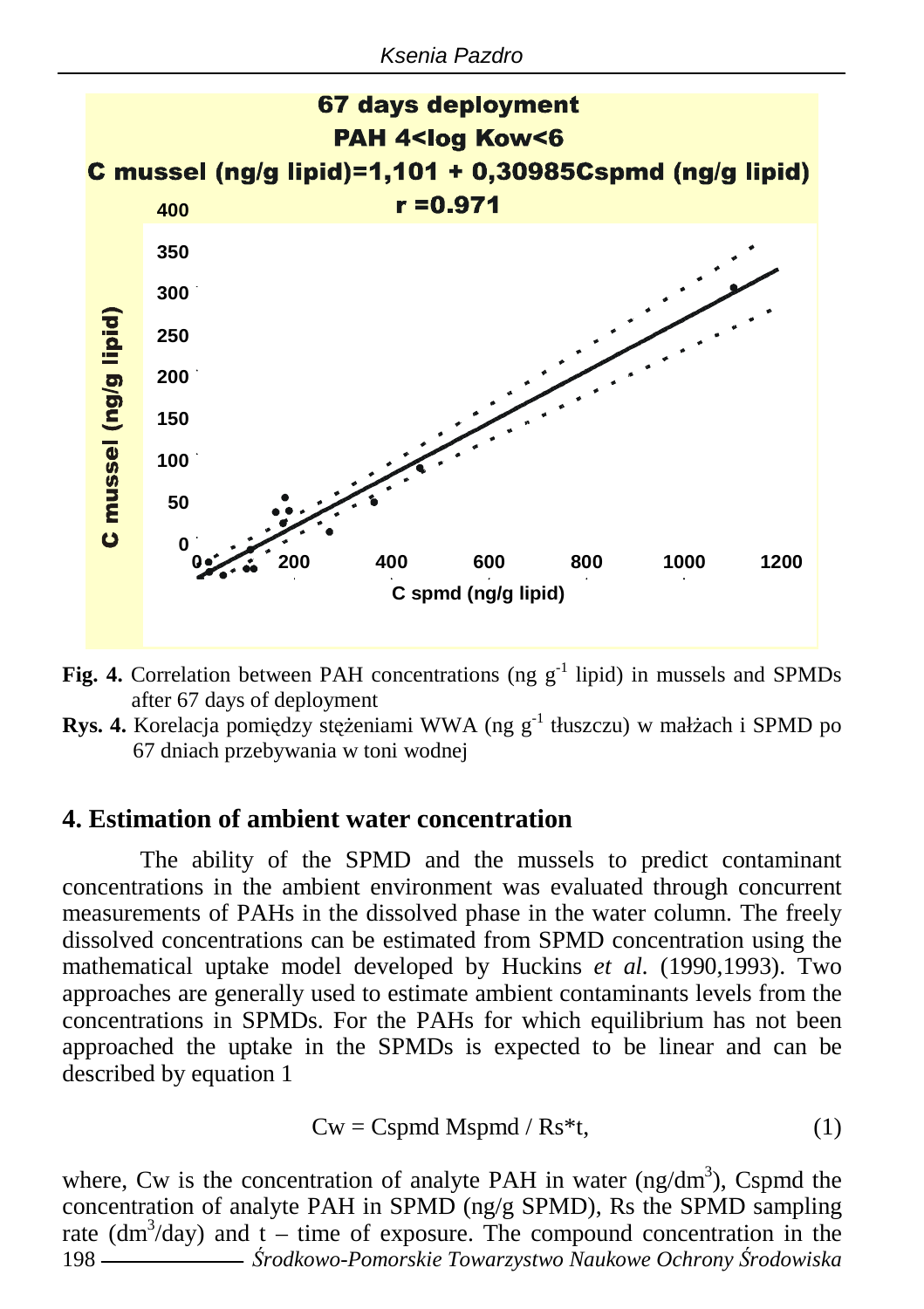SPMD is then directly proportional to sampling rate. If the exposure time is sufficient to reach the steady-state concentration for a individual contaminant in the SPMD, then its concentration in water can be estimated by an equilibrium relationship:

$$
Cw = Cspmd/Ksmpd
$$
 (2)

where, Kspmd is the equilibrium SPMD-water partition coefficient.

The Rs and Kspmd values can be measured in laboratory calibration, flow-through exposures.

The values measured by Huckins *et al.* [16] have been applied in the present study and are given in Table 2.

**Table 2.** SPMD calibration data for estimating ambient water concentrations (from Huckins *et al.*, 1999)

|                         |                                       |      |                | Sampling Rate*** - Rs |  |
|-------------------------|---------------------------------------|------|----------------|-----------------------|--|
|                         | $\log$ Kow* $\log K_{\text{spmd}}$ ** |      | (L/day)        |                       |  |
|                         |                                       |      | $10^{\circ}$ C | $18^{\circ}$ C        |  |
| Naphtalene              | 3,45                                  | 2,53 | 1,9            | 0,9                   |  |
| Acenaphtylene           | 4,08                                  | 3,16 | 2,3            | 1,4                   |  |
| Acenapthene             | 4,22                                  | 3,59 | 2,7            | 2,3                   |  |
| Fluorene                | 4,38                                  | 3,74 | 3,0            | 1,7                   |  |
| Phenantrene             | 4,46                                  | 4,13 | 3,8            | 3,6                   |  |
| Anthracene              | 4,54                                  | 4,22 | 2,9            | 3,6                   |  |
| Fluoranthene            | 5,2                                   | 4,48 | 3,6            | 4,5                   |  |
| Pyrene                  | 5,3                                   | 4,63 | 4,5            | 5,2                   |  |
| Benz(a)Anthracene       | 5,91                                  | 5,16 | 3,2            | 3,2                   |  |
| Chrysene                | 5,61                                  | 5,11 | 3,7            | 4,8                   |  |
| Benzo(b)Fluoranthene    | 5,78                                  | 5,30 | 2,8            | 3                     |  |
| Benzo(k)Fluoranthene    | 6,2                                   | 5,19 | 2,9            | 3,9                   |  |
| Benzo(a)Pyrene          | 6,35                                  | 4,99 | 3,2            | 3,7                   |  |
| Indeno $(1,2,3)$ Pyrene | 6,51                                  | 4,69 | 3,0            | 3,8                   |  |
| Dibenzo(a,h)Anthracene  | 6,75                                  | 3,68 | 2,0            | 3                     |  |
| Benzo(ghi)Perylene      | 6,9                                   | 3,87 | 1,8            | 1,9                   |  |

**Tabela 2.** Dane kalibracyjne dla SPMD do oceny stężeń w wodzie otaczającej (za Huckins i in., 1999)

*\* Kow- octanol/water equilibrium partitioning coefficient* 

*\*\* Kspmd – semipermeable membrane device/water equilibrium partitioning coefficient \*\*\* Rs – sampling rate - volume of water extracted per day by an SPMD*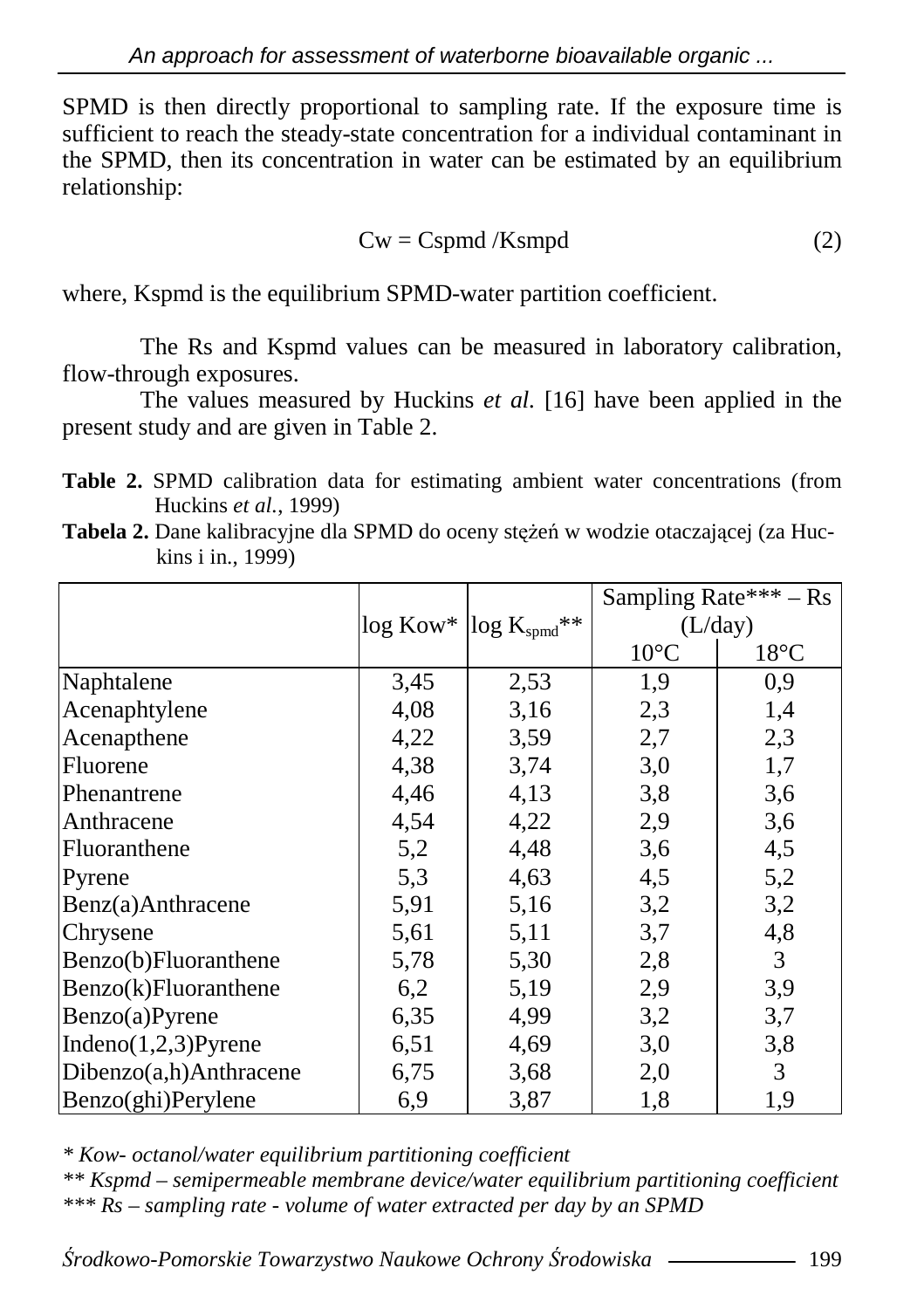

- **Fig. 5.** Comparison of dissolved PAHs concentrations estimated from SPMD and measured using XAD2 preconcentration technique (32 days of deployment)
- **Rys. 5.** Porównanie stężeń rozpuszczonych WWA oszacowanych z SPMD i zmierzonych przy zastosowaniu techniki prekoncentracji XAD2 (po 32 dniach przebywania w toni)

Figure 5 presents an exemplary comparison between estimated dissolved PAH concentrations in ambient water after 32 days time of exposure and mean values of measured concentrations. The concentrations estimated by SPMD method represent also time-integrated concentrations in dissolved phase, while values measured using XAD technique represent time-averaged concentrations in dissolved phase during the deployment. The estimated concentrations are on the same order on magnitude for both methods (ng/L). The levels of agreement appear to be similar as shown by Utvik *et al.* [35]. However, the results indicate some less or more systematic differences. The ratio between the dissolved phase determined by SPMD and by XAD extraction method show that only for few low molecular weight compounds like napthalene the estimation is close or below 1, whereas for medium and high molecular weight compounds are overestimated (up to 100). An overestimation may be related to use of non-corrected sampling rates of contaminants. On the other hand, many of high hydrophobic PAHs, like benzo(ghi)perylene were not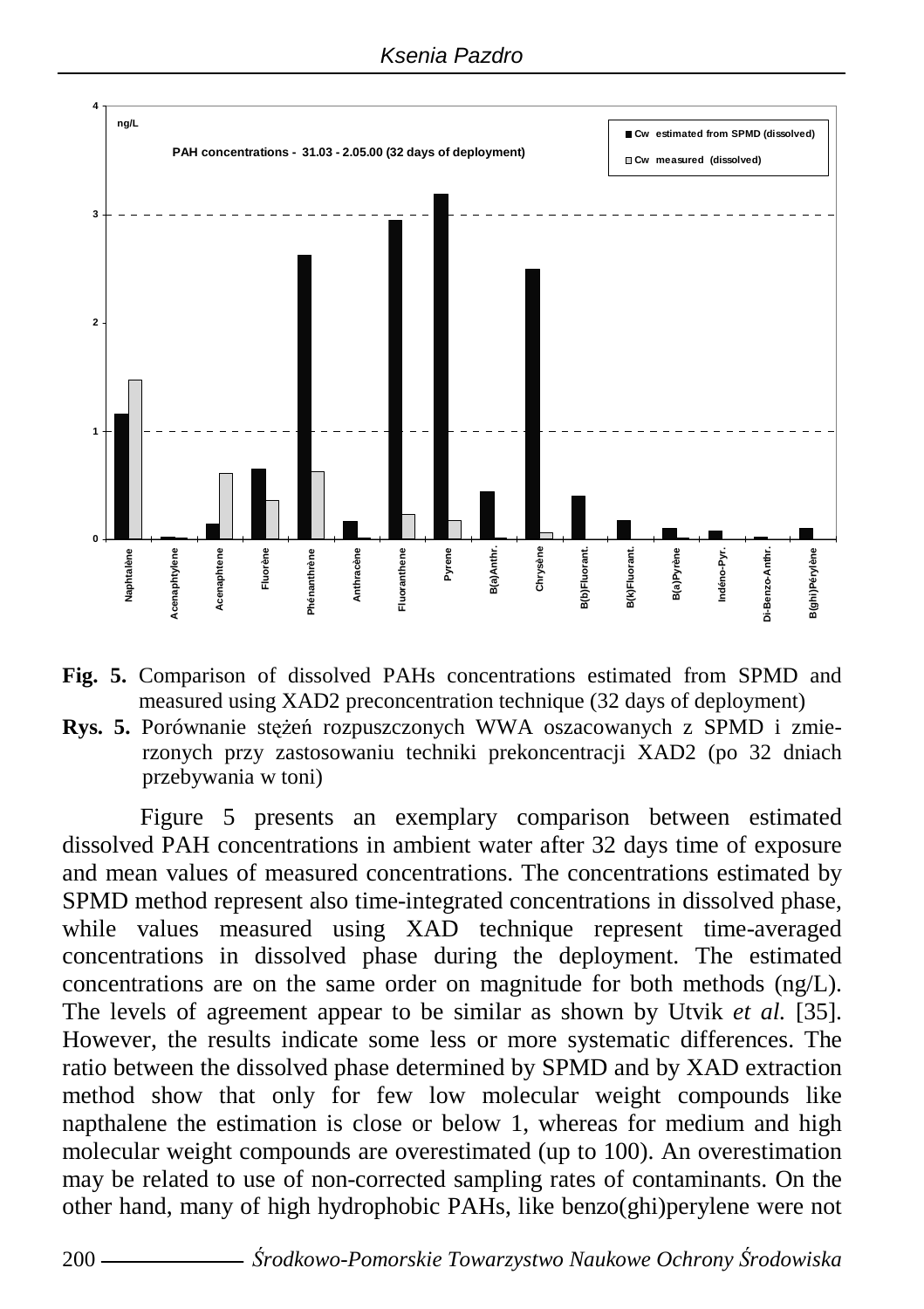detectable during the study, which makes the comparison more complicated. Simultaneously, because concentration factors of SPMD and mussels are  $10<sup>2</sup>$  to 10<sup>5</sup>, the contaminants that were likely to be below detection limit of XAD extraction technique samples could have been detected. Similar findings were revealed by Axelman *et al.* [2]. However, there still exist very few studies in which SPMD-based concentration of chemicals in water were compared with concentrations measured by alternative methods of analysis. It is clear that the accuracy of SPMD-derived concentration estimates must be further verified. There are a number of factors that contribute to the uncertainty of estimations (temperature effects, biofouling, etc.) [6,15,35]. The use of permeability reference compounds, added to the membranes before deployment is strongly recommended.

## **5. Conclusions**

Basing on the literature studies the advantages of passive, lipid-filled membrane samplers can be summarised :

- they allow continuos time-integrated, spatial monitoring of organic, hydrophobic contaminants like PAHs, PCBs, dioxins;
- compounds undetected applying conventional methods can be measured and estimated into measurable levels;
- the SPMDs can be exposed to harsh environmental conditions for long time and still remain operative;
- the SPMDs organic compounds mixture can be applied in the toxicity tests;
- SPMD samples are easier to analyse than biological samples.

SPMDs provide a time weighted average relative index of pollution severity, sequester a broad spectrum of chemical classes, concentrate pollutants often metabolized by organisms, can be used in surface waters, sediment, and groundwater environments, function well regardless of water quality, provide a means of obtaining an environmentally relevant mixture of waterborne contaminants for toxicological assessments.

The field study confirmed the potential of SPMDs for use in marine waters monitoring, producing results comparable with conventional technique and living organisms.

In comparison with XAD extraction technique the SPMD method seems to be more suitable for an assessment of the background concentrations of PAH because of substantially lower method quantification limits. Morover, contaminants sequestered by the SPMDs represent an estimation of the dissolved or readily bioavailable concentration of hydrophobic contaminants in water, which is not provided by most analytical approaches. However, to make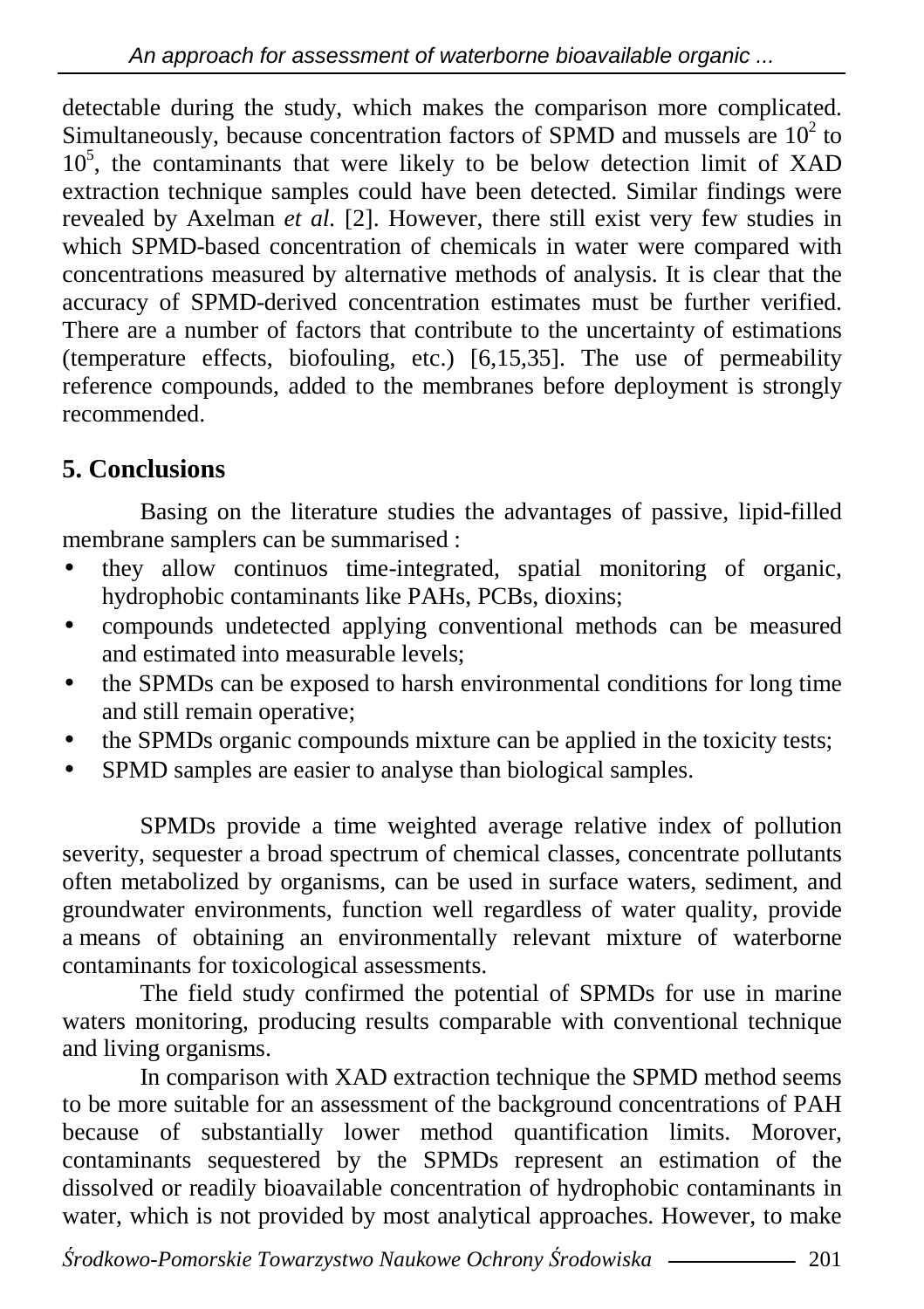this utility more accurate an aplication of permeability reference compounds should be also improved. Currently existing mathematical model for kinetics should also be improved for the same reasons. Then, finally the SPMDs could become a bridge between analytical chemistry and biomonitoring methods

Acknowledgements: The field study was supported by French regional authorities (Pays de la Loire). Dr Jacek Tronczynski is acknowledged for supervising the study.

## **References**

- 1. **Alexander M.:** Aging, Bioavailability of Overestimation of Risk from Environmental Pollutants. Environ.Sci.Technol., 34, 20, pp 4259-4265, 2000.
- 2. **Axelman J., Naes K, Naf C, Broman D.:** Accumulation of polycyclic aromatic hydrocarbons in semipermeable membrane devices and caged mussels (Mytilus edulis). In relation to water phase distribution. Environ. Toxicol. Chem. 18, pp 2454-2461, 1999.
- 3. **Baumard P., H.Budzinski, P.Garrigues:** Polycyclic Aromatic Hydrocarbons in Sediments and Mussels of the Western Mediterranean Sea. Environ.Toxicol.Chemistry, 17, 5, 765-776**.** 1998.
- 4. **Bennett, E.R., Metcalfe, T.L., and Metcalfe, C.D.:** Semi-permeable Membrane Devices (SPMDs) for Monitoring Organic Contaminants in the Otanabee River, Ontario. Chemosphere 33, pp. 363-375, 1996.
- 5. **Bergqvist, P.-A., Strandberg, B., Ekelund, R., Rappe, C., and Granmo, A.:** Temporal Monitoring of Organochlorine Compounds in Seawater by Semipermeable Membranes Following a Flooding Episode in Western Europe. Environmental Science & Technology 32, pp. 3887-3892, 1998.
- 6. **Booij, K., Sleiderink, H.M., and Smedes, F.:** Calibrating the Uptake Kinetics of Semipermeable Membrane Devices using Exposure Standards. Environmental Toxicology and Chemistry 17, pp. 1236-1245, 1998.
- 7. **Chambers D.:** Semipermeable membrane devices used to estimate bioconcentration of polychlorinated biphenyls. Journal AM.Water Ressources Association. 35, 1, pp. 143-153, 1999.
- 8. **Cleveland L., E.Little, J.D.Petty, B.T.Johnson, J.A.Lebo, C.E.Orazio, J.Dionne, A.Crockett:** Toxicological and chemical screening of Antarctica Sediments: use of whole sediment toxicity tests, Microtox, Mutatox and semipermeable membrane devices (SPMDs). Mar.Pollut.Bull. 34 (3), pp. 194 – 202, 1997.
- 9. **Chiou C.T.:** Partitioning coefficients of organic compounds in lipid-water systems and correlations with fish bioconcentration factors. Environ.Sci. Technol., 19, pp. 57-62, 1985.
- 10. **Ellis, G.S., Huckins, J.N., Rostad, C.E., Schmitt, C.J., Petty J.D., and MacCarthy, P.:** Evaluation of Lipid-Containing Semipermeable Membrane Devices (SPMDs) for Monitoring Organochlorine Contaminants in the Upper Mississippi River. Environmental Toxicology and Chemistry 14, pp. 1875-1884, 1995.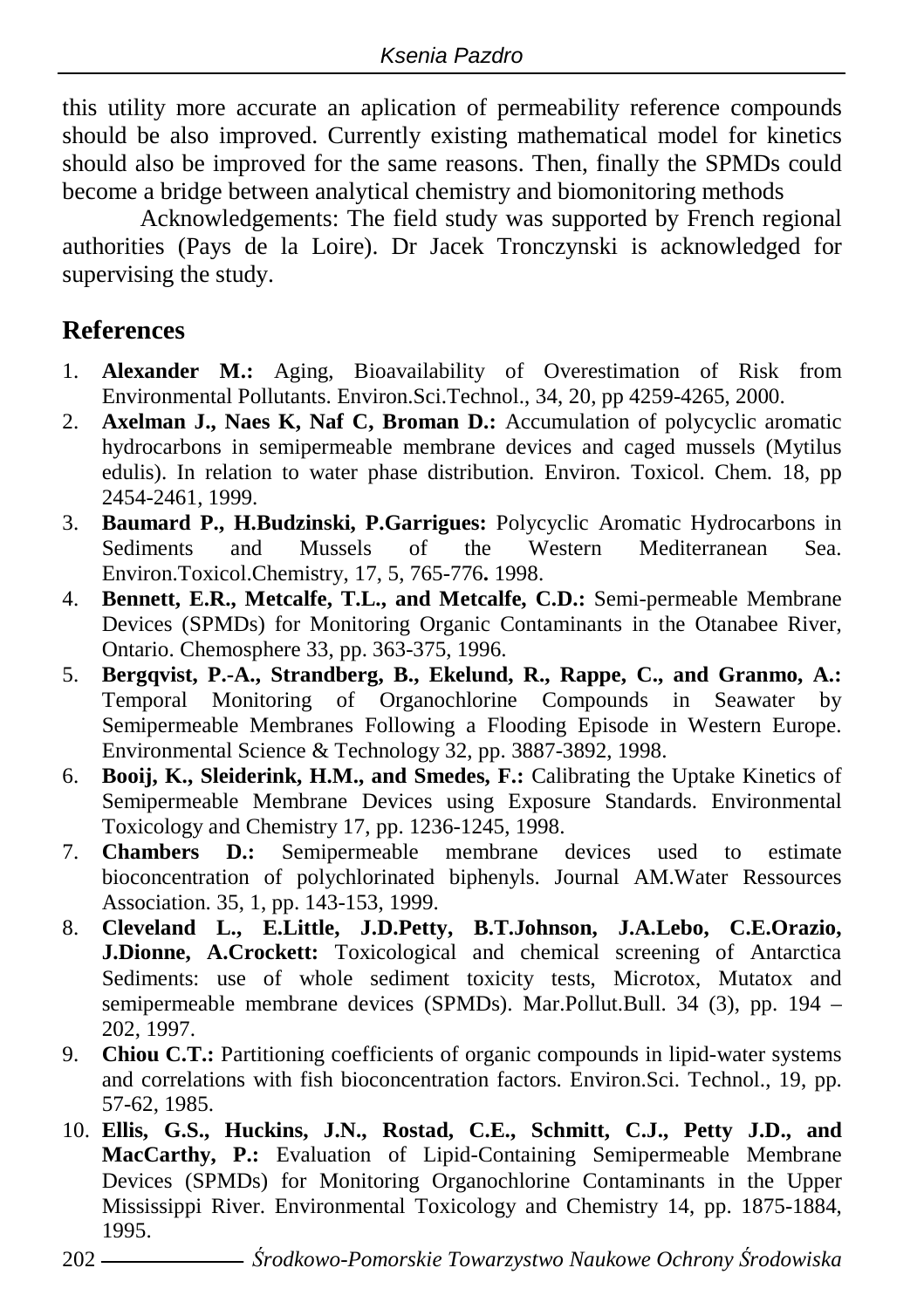- 11. **Farrington J.W.:** Biogeochemical Processes Governing Exposure and Uptake of Organic Pollutant Compounds in Aquatic Organisms. Environmental Health Perspectives, 90, pp. 75-84, 1991.
- 12. **Herve, S., Prest, H.F., Heinonen, P., Hyötyläinen, T., Koistinen, J., and Paasivirta, J.:** Lipid-filled Semipermeable Membrane Devices and Mussels as Samplers of Organochlorine Compounds in Lake Water. Environmental Science & Pollution Research 2, 24-30, 1995.
- 13. **Hofelt, C.S. and Shea, D.:** Accumulation of Organochlorine Pesticides and PCBs by Semipermeable Membrane Devices and Mytilus edulis in New Bedford Harbor. Environmental Science & Technology 31, pp. 154-159, 1997.
- 14. **Huckins, J.N., Tubergen, M.W., and Manuweera, G.K.:** Semipermeable Membrane Devices Containing Model Lipid: A New Approach to Monitoring the Availability of Lipophilic Contaminants and Estimating their Bioconcentration Potential. Chemosphere 20, pp. 533-552**,** 1990.
- 15. **Huckins, J.N., Manuweera, G.K., Petty, J.D., Mackay, D., and Lebo, J.A.:** Lipid-Containing Semipermeable Membrane Devices for Monitoring Organic Contaminants in Water. Environmental Science & Technology 27, pp. 2489-2496, 1993.
- 16. **Huckins, J.N., Petty, J.D., Orazio, C.E., Lebo, J.A., Clark, R.C., Gibson, V.L., Gala, W.R., and Echols, K.R.:** Determination of Uptake Kinetics (Sampling Rates) by Lipid-Containing Semipermeable Membrane Devices (SPMDs) for Polycyclic Aromatic Hydrocarbons (PAHs) in Water. Environmental Science & Technology 33, pp. 3918-3923, 1999.
- 17. **Lebo, J.A., Gale, R.W., Petty, J.D., Tillitt, D.E., Huckins, J.N., Meadows, J.C., Orazio, C.E., Echols, K.R., Schroeder, D.J., and Inmon, L.E.:** Use of the Semipermeable Membrane Device (SPMD) as an In Situ Sampler of Waterborne Bioavailable PCDD and PCDF Residues at Sub-Part-Per-Quadrillion Concentrations. Environmental Science & Technology 29, pp. 2886-2892, 1995.
- 18. **MacRae, J.D**. **and Hall, K.J.:** Comparison of Methods Used to Determine the Availability of Polycyclic Aromatic Hydrocarbons on Marine Sediment. Environmental Science & Technology 32, pp. 3809-3815**,** 1998.
- 19. **Martin M, Richardson B.J.:** Long-term contaminant biomonitoring: views from Southern and Northern hemisphere perspectives. Mar.Poll.Bull.22, 533-537. 1991.
- 20. **Meadows, J.C., Echols, K.R., Huckins, J.N., Borsuk, F.A., Carline, R.F., and Tillitt, D.E.:** Estimation of Uptake Rate Constants for PCB Congeners Accumulated by Semipermeable Membrane Devices and Brown Trout (Salmo trutta). Environmental Science & Technology 32, pp. 1847-1852, 1998.
- 21. **Oeckenden W.A., Steinnes E., Parker C., Jones K.:** Observations on Persistent Organic Pollutants in Plants: implications for their use as passive air samplers and for POP cycling**.** Environ. Sci.Technol. , 32, pp. 2721-2726, 1998.
- 22. **Opperhuizen A., Velde E., Gobas F., Liem D., Steen J.:** Relationship between bioconcentration in fish and steric factors of hydrophobic chemicals. Chemopshere 14, pp. 1871-1896, 1985.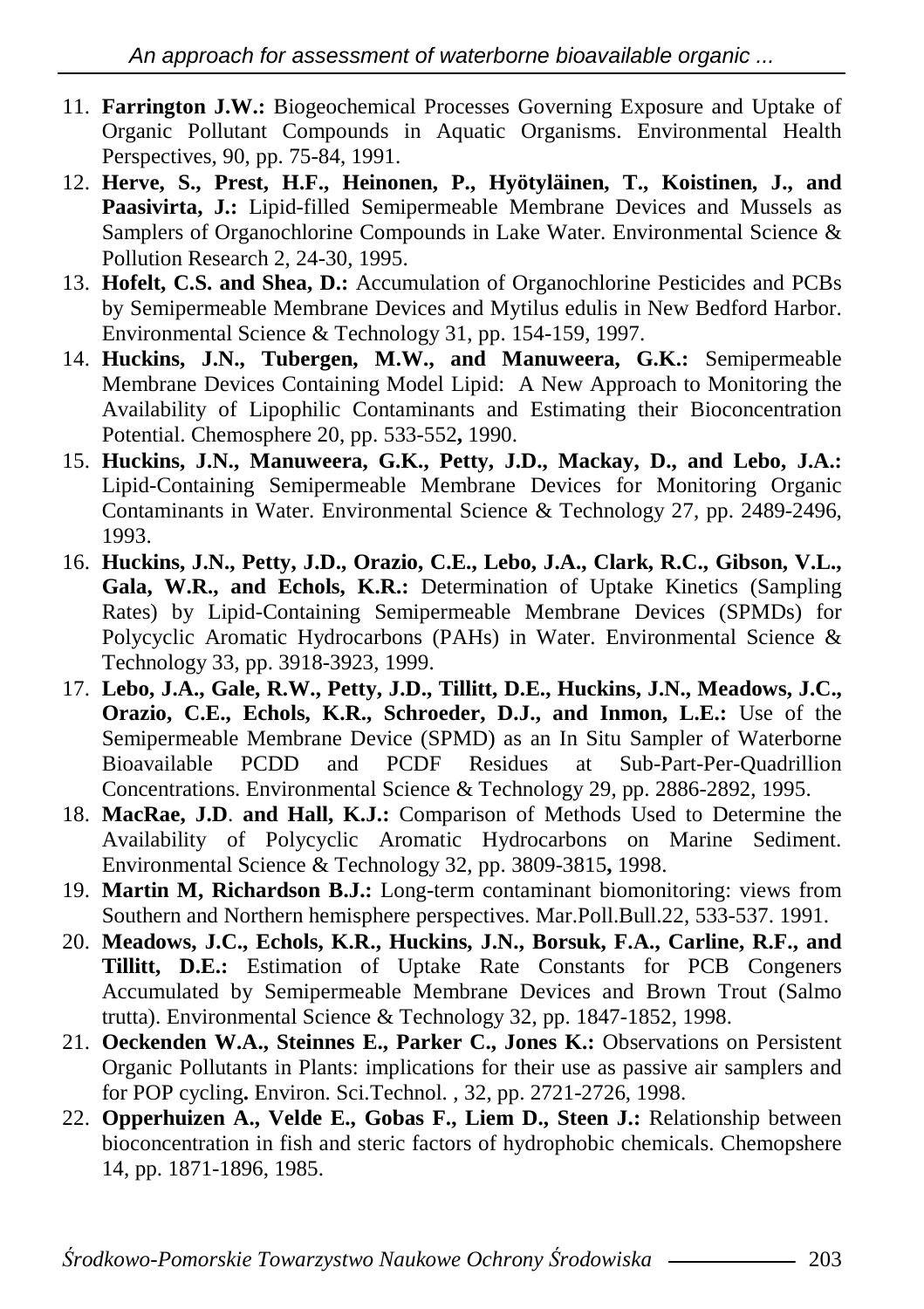- 23. **Pazdro K. Tronczy**ń**ski J.:** Developpement de capteurs pour le suivi de la contamination chimique et de la biodisponibilite des contaminants organiques en milieu marin cotier. Report IFREMER No 03/2001, pp 32, 2001.
- 24. **Pazdro K., Moisan K., Tronczy**ń**ski J.:** Assessment of Bioavailable Polycycling Aromatic Hydrocarbons in French Coastal Waters: Mussels and Semipermeable Membrane Devices Approach, Chemosphere, in press, 2002.
- 25. **Petty, J.D., Huckins, J.N., Martin, D.B., and Adornato, T.G.:** Use of Semipermeable Membrane Devices (SPMDs) to Determine Bioavailable Organochlorine Pesticide Residues in Streams Receiving Irrigation Drainwater. Chemosphere, 30, pp. 1891-1903, 1995.
- 26. **Petty, J.D., Poulton, B.C., Charbonneau, C.S., Huckins, J.N., Jones, S.B., Cameron, J.T., and Prest, H.F.:** Determination of Bioavailable Contaminants in the Lower Missouri River following the Flood of 1993. Environmental Science & Technology 32, pp. 837-842, 1998.
- 27. **Peven, C.S., Uhler, A.D., and Querzoli, F.J.:** Caged Mussels and Semipermeable Membrane Devices as Indicators of Organic Contaminant Uptake in Dorchester and Duxbury Bays, Massachusetts. Environmental Toxicology and Chemistry 15, 144- 149. 1996.
- 28. **Piccardo M.T., Coragdeghini R., Valerio F.:** Polycyclic aromatic hydrocarbon pollution in native and caged mussels. 2001.
- 29. **Prest, H.F., Huckins, J.N., Petty, J.D., Herve, S., Paasivirta, J., and Heinonen, P.A.:** Survey of Recent Results in Passive Sampling of Water and Air by Semipermeable Membrane Devices. Marine Pollution Bulletin 31, pp. 306- 312., 1995.
- 30. **Pruell R.J., J.Lake, W.Davis, J.Quinn:** Uptake and depuration of organic contaminants by blue mussels (Mytilus edulis) exposed to environmentally contaminated sediment. Mar.Biology, 91, 497-507, 1986.
- 31. **Sabaliunas, D. and Sodergren, A.:** Use of Semipermeable Membrane Devices to Monitor Pollutants in Water and Assess Their Effects: A Laboratory Test and Field Verification. Environmental Pollution 2, pp. 195-205, 1997.
- 32. **Strandberg, B., Wagman, N., Bergqvist, P.-A., Haglund, P., and Rappe, C.:** Semipermeable Membrane Devices as Passive Samplers to Determine Organochlorine Pollutants in Compost. Environmental Science & Technology 31, pp. 2960-2965, 1997.
- 33. **Serrano R., F.Hernandez, F.Lopez, J.Pena:** Bioconcentration and Depuration of Chlorpyrifos in the marine Mollusc *Mytilus edulis*. Arch.Environ.contam.Toxicol., 33, pp. 47-52. 1997.
- 34. **Sharpe S., McKay D.:** A framework for Evaluating Bioaccumulation in Food Webs. Environ.Sci.Technol., 34,12, pp. 2373-2379, 2000.
- 35. **Utvik T.I.R., G.Durell, S.Johnsen.:** Determining produced water originating polycyclic aromatic hydrocarbons in North Sea waters: comparison of sampling techniques. Mar.Poll.Bull. 38, 11, pp. 977 – 989, 1999.
- 36. http//wwwaux.cerc.usgs.gov/spmd